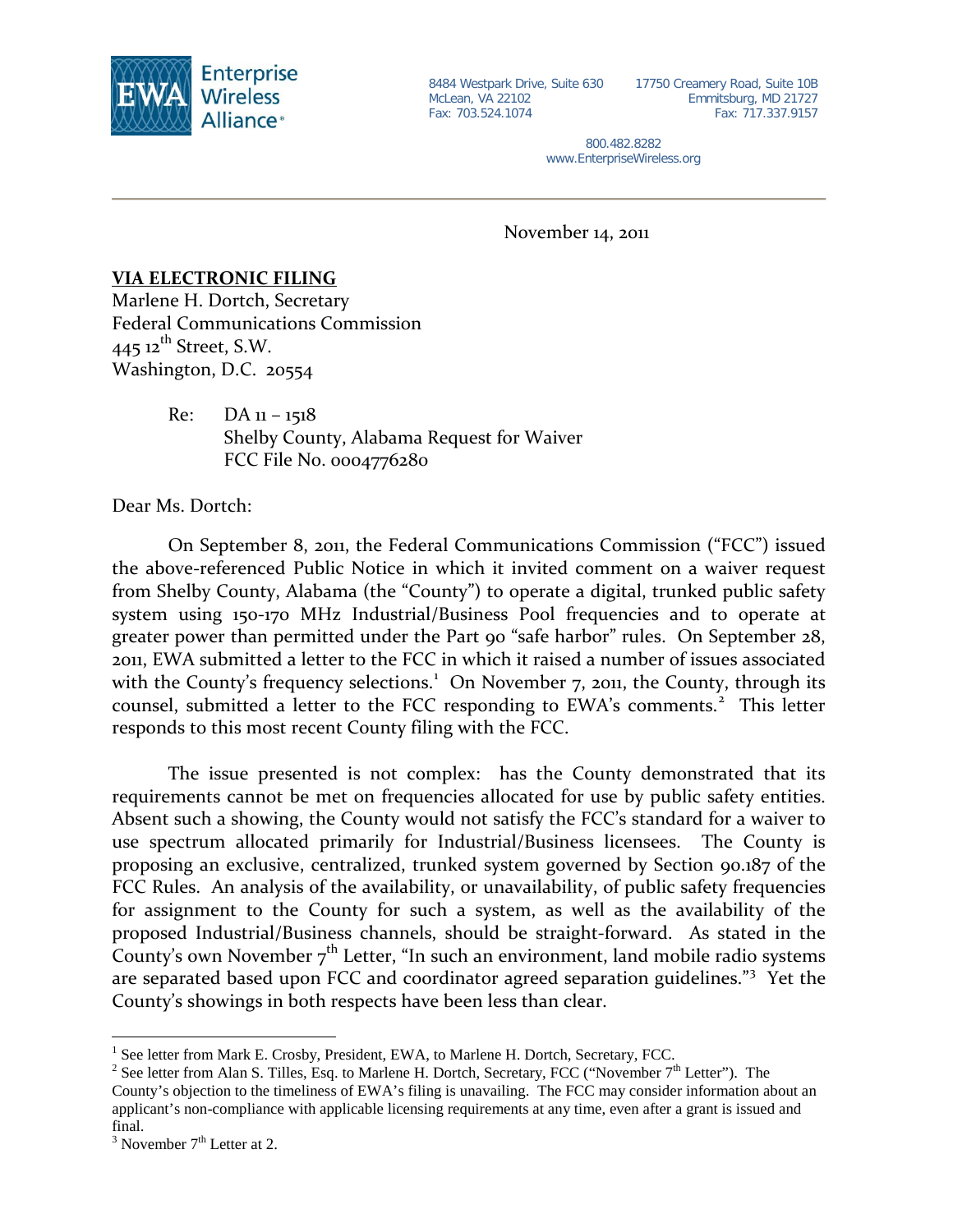In its initial letter to the FCC, EWA questioned a number of public safety frequencies that the County indicated had been rejected based on an insufficient separation from seemingly distant co-channel licensees.<sup>[4](#page-1-0)</sup> The County's November  $7<sup>th</sup>$ letter now states that those channels are not available because of the proximity of adjacent channel licensees, again as defined by mileage separations. [5](#page-1-1) However, EWA is unaware of any "FCC and coordinator agreed separation guidelines" for the VHF band that use distance alone to determine whether sufficient protection would be afforded to adjacent channel licensees. FCC Rule Section 90.187 specifies the use of contour calculations for such an analysis. Perhaps the FCC will perform those calculations on its own, but EWA believes it is incumbent on waiver applicants to provide the documentation needed to support their requests. The need to confirm that adjacent channel contour overlap disqualifies those public safety frequencies for exclusive trunked use is heightened in this instance, since certain Industrial/Business frequencies requested in the initial application now have been deleted, presumably in response to EWA's analyses demonstrating that they would not provide the FCC-required protection with regard to adjacent or co-channel systems.<sup>[6](#page-1-2)</sup> The FCC rules in this area are clear and well-known. The County simply needs to demonstrate that it has complied with them.

The County also appears to take the position that there need be no distinction between the use of public safety versus Industrial/Business pool channels when an applicant proposes centralized trunked utilization: "…the artificial separation of services is meaningless in the context of the system being proposed, which is  $a[n]$ exclusive use trunked system."<sup>[7](#page-1-3)</sup> Of course, that is not the case, and EWA doubts that the public safety community would accept the reverse situation, wherein an Industrial/Business applicant requested public safety frequencies for a centralized trunked system. It also is incorrect to claim that the County's proposed use would have "exactly zero impact on any...potential applicant...."<sup>[8](#page-1-4)</sup> While the FCC has provided new spectrum at 700 MHz and 4.9 GHz for public safety entities, as well as substantial additional 800 MHz spectrum as it is vacated by Sprint Nextel Corporation, the Industrial/Business user has not had access to new spectrum since the 900 MHz band was made available a quarter of a century ago. As entities like the Shelby County Board of Education<sup>[9](#page-1-5)</sup> abandon their use of Industrial/Business spectrum, as it says it has, those frequencies should become available for eligible Industrial/Business applicants, given

<span id="page-1-0"></span> <sup>4</sup> 151.1825 MHz, 151.2425 MHz, 151.4525 MHz, 159.2926 MHz, and 159.4275 MHz.

<span id="page-1-1"></span> $<sup>5</sup>$  These adjacent channel licensees all are subject to the January 1, 2013 narrowbanding deadline. If they comply</sup> with that obligation, in less than 14 months Rule Section 90.187 would not consider them "affected" licensees for purposes of a contour overlap analysis, assuming they would be so classified today. Although the County has not requested extended implementation authority, it is likely that these adjacent channel systems will have converted to narrowband operation before the County deploys its system.

<span id="page-1-2"></span><sup>6</sup> Specifically, 160.0425 MHz, 155.0925 MHz, and 159.9750 MHz were deleted from the County's application.

<span id="page-1-3"></span> $^7$  November  $7^{\text{th}}$  Letter at 2.<br><sup>8</sup> *Id.* at 4.

<span id="page-1-4"></span>

<span id="page-1-5"></span> $9$  Unlike the County, the current licensee has primary eligibility for this spectrum as an educational institution.